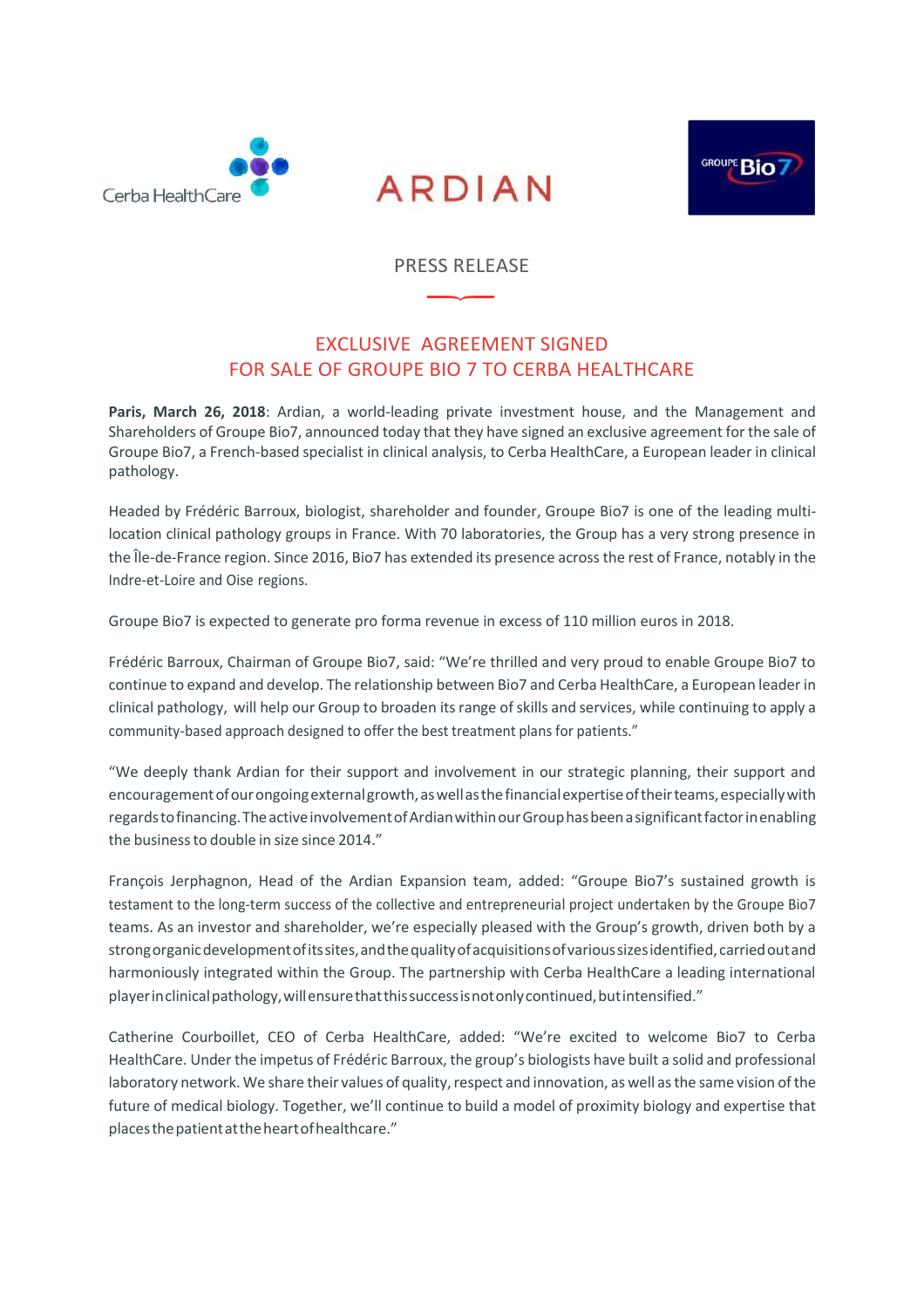## LIST OF PARTIES INVOLVED

- Cerba HealthCare (Catherine Courboillet, Cyril Dubreuil, Jérôme Thill)
- Groupe Bio7 (Frédéric Barroux, Florence Pajot, Stéphane Konkuyt)
- Ardian Expansion (Francois Jerphagnon, Marie Arnaud-Battandier, Arthur de Salins)
- **•** Partners Group (Christoph Rubeli, Kim Nguyen, Remy Hauser, Christopher Mauss)
- PSP Investments (Simon Marc, Patrick Daignault, Philippe Bouchard, Mia Morisset)

#### Advisors:

- Legal advisor to Cerba HealthCare: Goodwin Procter (Maxence Bloch, William Robert)
- Legal advisor to Management Groupe Bio7 and Ardian: Latham & Watkins (Olivier du Mottay, Louis Paumier, Marion Lebastard)
- Financial advisor to Management Groupe Bio7 and Ardian: Hottinguer Corporate Finance (Pierre de Bousingen,DjilaliBou-abdallah,ArthurGautier)

# ABOUT ARDIAN

Ardian is a world-leading private investment house with assets of US\$67bn managed or advised in Europe, North America and Asia. The company is majority-owned by its employees. It keeps entrepreneurship at its heart and focuses on delivering excellent investment performance to its global investor base.

Through its commitment to shared outcomes for all stakeholders, Ardian's activities fuel individual, corporate andeconomicgrowtharoundtheworld.

Holding close its core values of excellence, loyalty and entrepreneurship, Ardian maintains a truly global network, with more than 480 employees working from 13 offices across Europe (Frankfurt, Jersey, London, Luxembourg, Madrid, Milan, Paris and Zurich), North America (New York, San Francisco) and Asia (Beijing, Singapore, Tokyo). It manages funds on behalf of about 700 clients through five pillars of investment expertise: Fund of Funds, Direct Funds, Infrastructure, Real Estate and Private Debt.

Follow Ardian on Twitter @Ardian

#### [www.ardian.com](http://www.ardian.com/)

### ABOUT CERBA HEALTHCARE

A European leader in clinical pathology, the group is also involved in three complementary segments:

- local clinical pathology—mainly in France, Belgium, Luxembourg, Italy, and the United Arab Emirates, through a network of 300 laboratories, 150 sampling centres, and 50 technical facilities;

- specialised clinical pathology—through Laboratoire Cerba, its original laboratory, serving more than 50 countries in Europe, Africa, and Asia;

- central lab testing for clinical trials—essential to the development of new molecules by the pharmaceutical and biotechnology industry—through its subsidiaries set up across the 5 continents.

ThegrouprecentlydiversifiedthroughthecreationofCerbaVet,securingapositiononthemarketofveterinary clinical pathology and genetics.

Cerba HealthCare has over 4,500 employees, including 430 medical pathologists.

In addition to the biologists and managers of the Group, since April 2017, Cerba HealthCare's shareholders include the global private markets investment management firm, Partners Group, acting on behalf of its clients, and the Public Sector Pension Investment Board (PSP Investments), one of Canada's largest pension investment managers.